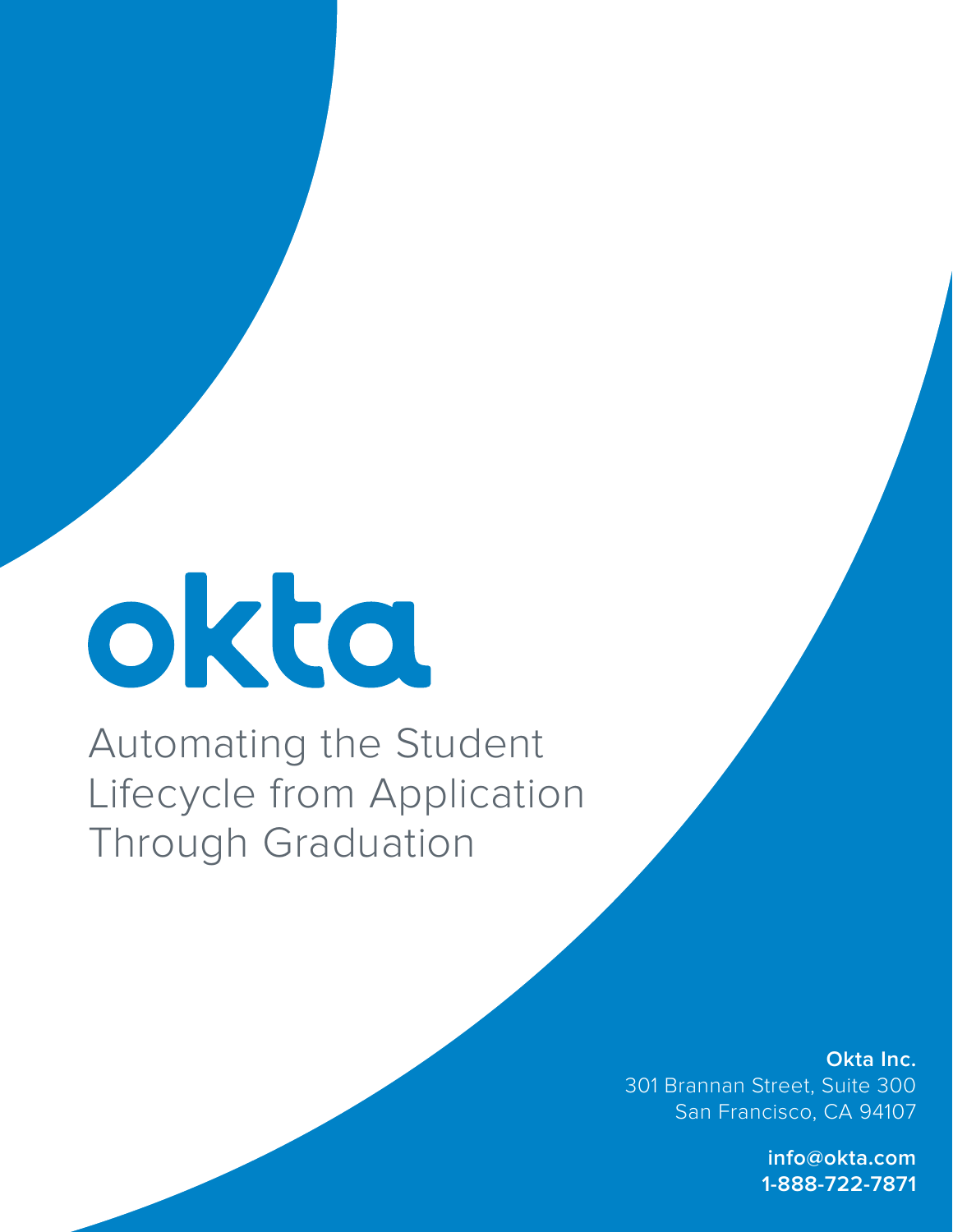## okta

## Automating the Student Lifecycle from Application Through Graduation

The recent revolution in learning and productivity technology makes the jobs of research, teaching, and administration, far more effective. Any educational institution would look unrecognizable without the apps that enable it to deliver on its mission. However, bringing on a new application can carry with it the hidden burden of administering access. Without a modern approach to identity management, IT quickly drowns in manual account provisioning workflows, and user frustration mounts as delays grow. In this paper we discuss how a new category of IAM (Identity as a Service) can address the challenge of automating the student lifecycle end to end, so you can delight students and keep your IT team focused on the most valuable work.

In a recent survey, 38% of higher education IT execs reported that managing the student lifecycle is a top identity and access management (IAM) challenge for them today. The college student population is, by definition, transient. Prospective students begin their journey and relationship with your institution as applicants, where they need easy access to the university's application itself and resources for assessing your campus as an option for their studies. Once a prospective student is accepted to a college and becomes an active student, her needs completely change. In very short order, these newly active students need access to apps like university email, the learning management system (Blackboard, Canvas, Brightspace, etc.), and the document storage app, among others. Upon graduating, students' app profiles completely change again as they become alumni. They need access to things like the alumni network, career resources, and the college's giving program.

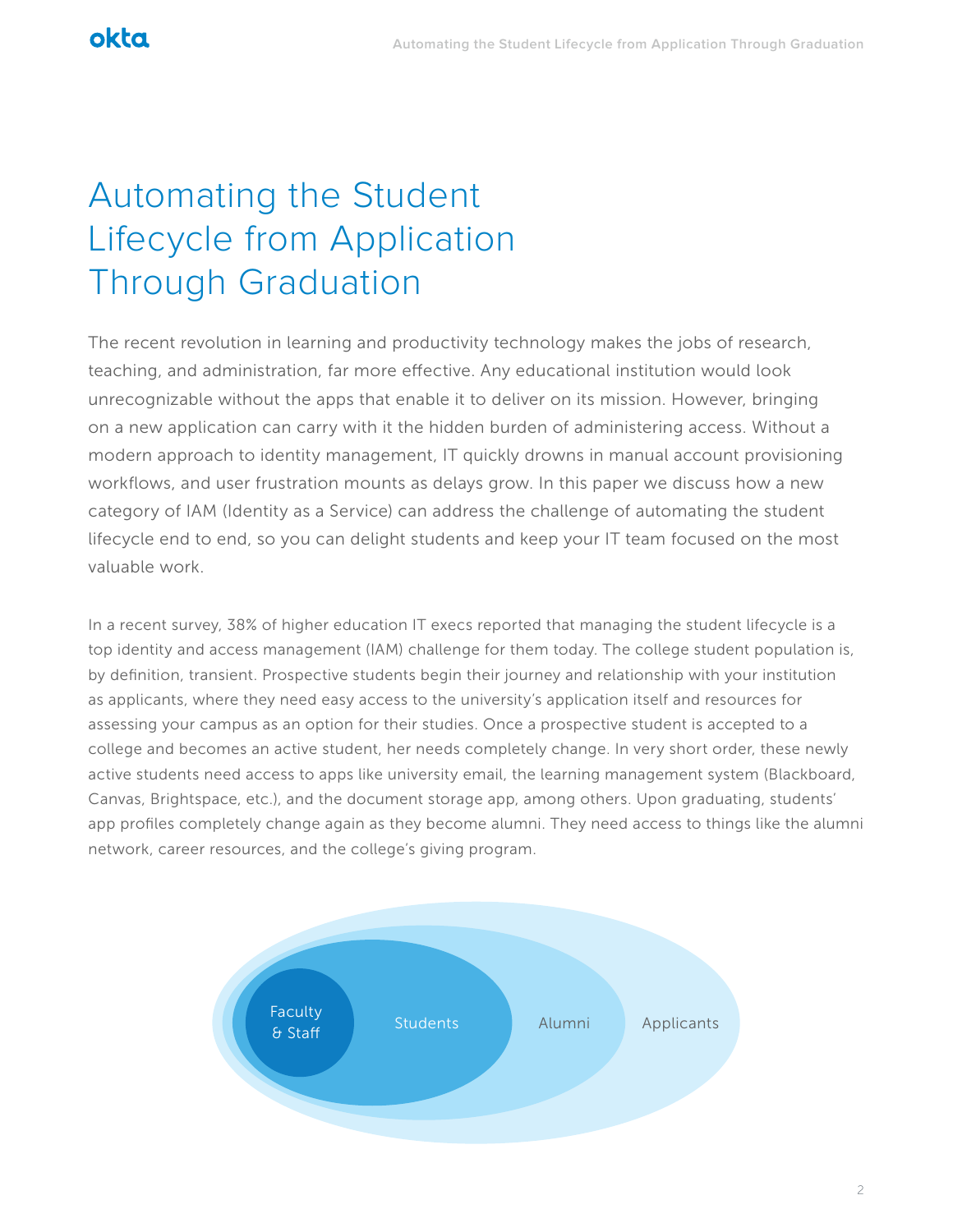Traditionally, colleges and universities have taken one of two approaches to lifecycle management. The first approach is manual workflow. While it can be done, manual lifecycle management comes at a non-trivial price. It becomes IT's job to manage each change from a student information or HR system to downstream apps. Dedicating manpower to this is expensive and can lead to errors. One college we spoke with that had a manual process for lifecycle management said that 25 different people were involved in provisioning a single student's accounts.

Institutions that have invested in homegrown or on-prem automation solutions have their own challenges, including:

- Connectors and Maintenance: Colleges and universities will inevitably add new applications (or switch app vendors) over time. On average, it costs \$15,000-\$25,000 to build a connector for a new app, with connectors to on-prem identity systems costing between \$50,000 and \$100,000. Once connected, IT's work is far from complete. These connectors have to be maintained, which is time consuming and costs roughly 15% of the initial set-up cost annually. Because each new application is a new provisioning process, the student lifecycle can become a barrier for IT to innovating and adopting new technology.
- **Scalability and Reliability:** Scalability is also a big challenge for colleges and universities. Student populations are unique in that they're involved with their college indefinitely. Colleges and universities add new freshman classes each year, and they have a graduating class. But, graduating students are not deactivated like a former employee would be. Rather, graduating students become alums. This means that every year, colleges and universities have more and more identities to manage. Colleges need the ability to seamlessly manage these identities as their alumni population grows. Reliability is also essential. In our survey, nearly 50% of higher ed IT execs said that reliability is a top identity concern for them today. Students need to be able to access apps to get their work done. They can't be bothered with maintenance or upgrades to connectors.

## A new approach to IAM that has come to maturity over the past decade, delivered entirely as a service, presents compelling benefits for institutions that want to achieve IT efficiencies through automation.

These solutions bring with them a number of benefits when compared to the challenges posed by legacy alternatives including rich, pre-integrated apps for mastering and provisioning. They also enable you to control student identities across lifecycle states via automation through rules, policies, workflows, and APIs (for complete customization).

Automated lifecycle management solutions fully integrate with Active Directory (AD) and LDAP. Colleges and universities often have multiple directories. They may store student information in one directory and alumni in another, or they may have student information in an on-prem directory and alumni information in the cloud. With a cloud identity solution, it doesn't matter how many directories colleges have or where they are located. Cloud identity enables colleges to have one unified view of all their users across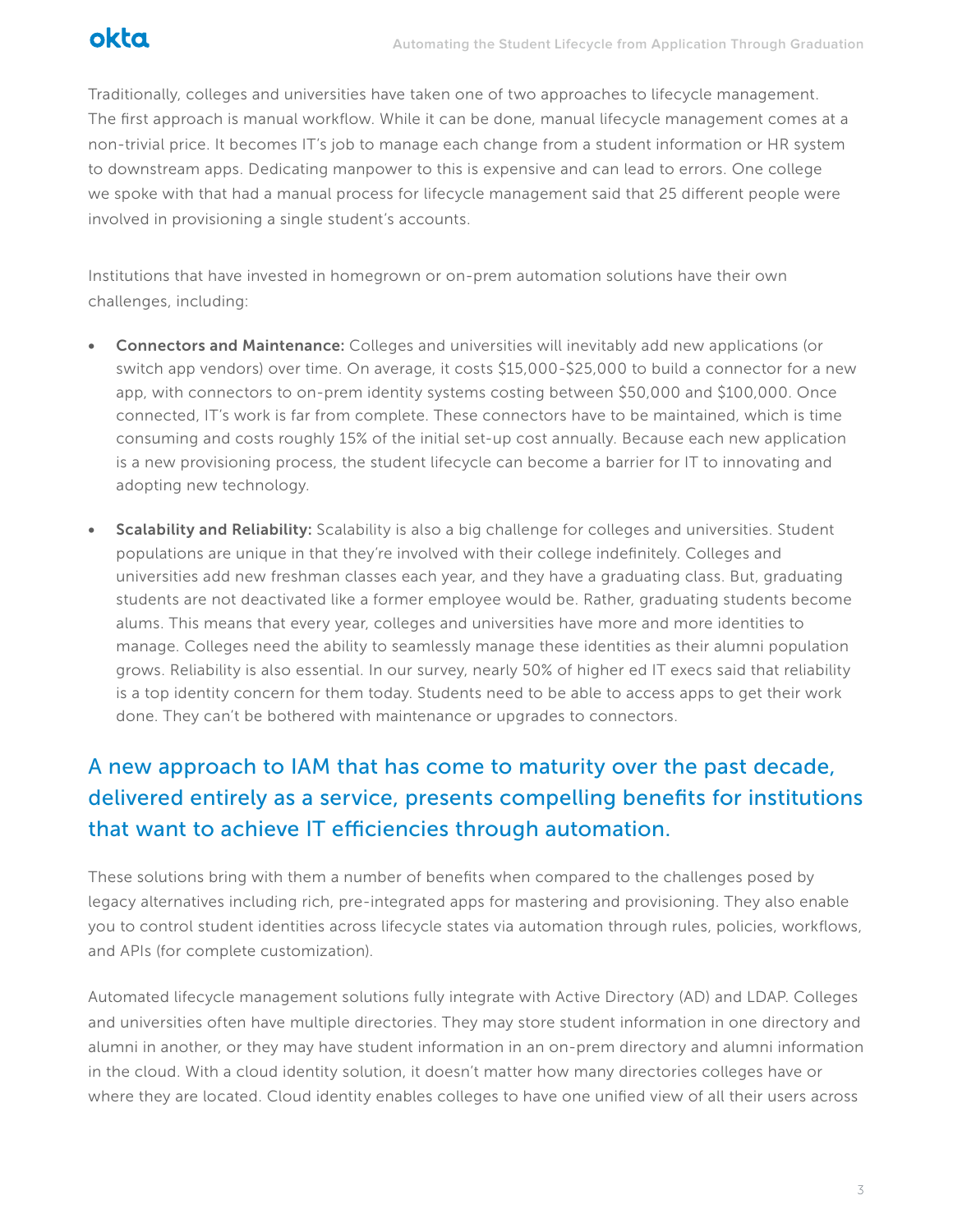

all their directories. How? Because cloud identity provides a centralized repository that aggregates rich user data from any system of record, standardizes it, and pushes it to applications.

Student Information Systems (SIS) are often the master source of student data for colleges and universities. SIS's can include student profile information, admissions info, financial aid, student registration info, billing information, and more. With cloud identity, this doesn't have to change. Real-time provisioning can be triggered by a university's HR system—whether that's a SIS, Workday, or something else.

Okta is the market leader in Identity and Access Management. Okta's service was born and built in the cloud, which enables Okta to connect to everything, innovate faster and scale to meet the needs of any size organization. Okta has built and maintains a very broad and deep network of application integrations. And, Okta is application agnostic, meaning it isn't tethered to any specific apps. Instead, Okta is free to provide the same level of care to each and every app in the Okta Identity Cloud. Okta's service is inherently secure and reliable, and it has achieved the highest certifications for cloud security.

Okta uniquely provides colleges and universities with the tools they need to manage the student lifecycle. With Okta, colleges can have sophisticated control of student identities across all lifecycle states. They can create group rules so that students quickly have access to the apps they need. Okta also has built-in workflows for IT process automation such as access requests, deprovisioning, and more

Okta has over 80 pre-integrated apps for provisioning and deprovisioning, including Box, Office 365, G Suite, Cornerstone, Adobe, Workday, and Dropbox. It also has extensible integrations to critical higher education apps like Ellucian, Blackboard, and Canvas, among others. And, IT can extend provisioning to any custom apps using SCIM. Colleges can also use Okta's APIs to make any application (like a SIS) a profile master. Okta's service is highly available, reliable and secure. It never shuts its service down for maintenance or upgrades.



The Industry's Most Reliable and Secure Platform, Period.